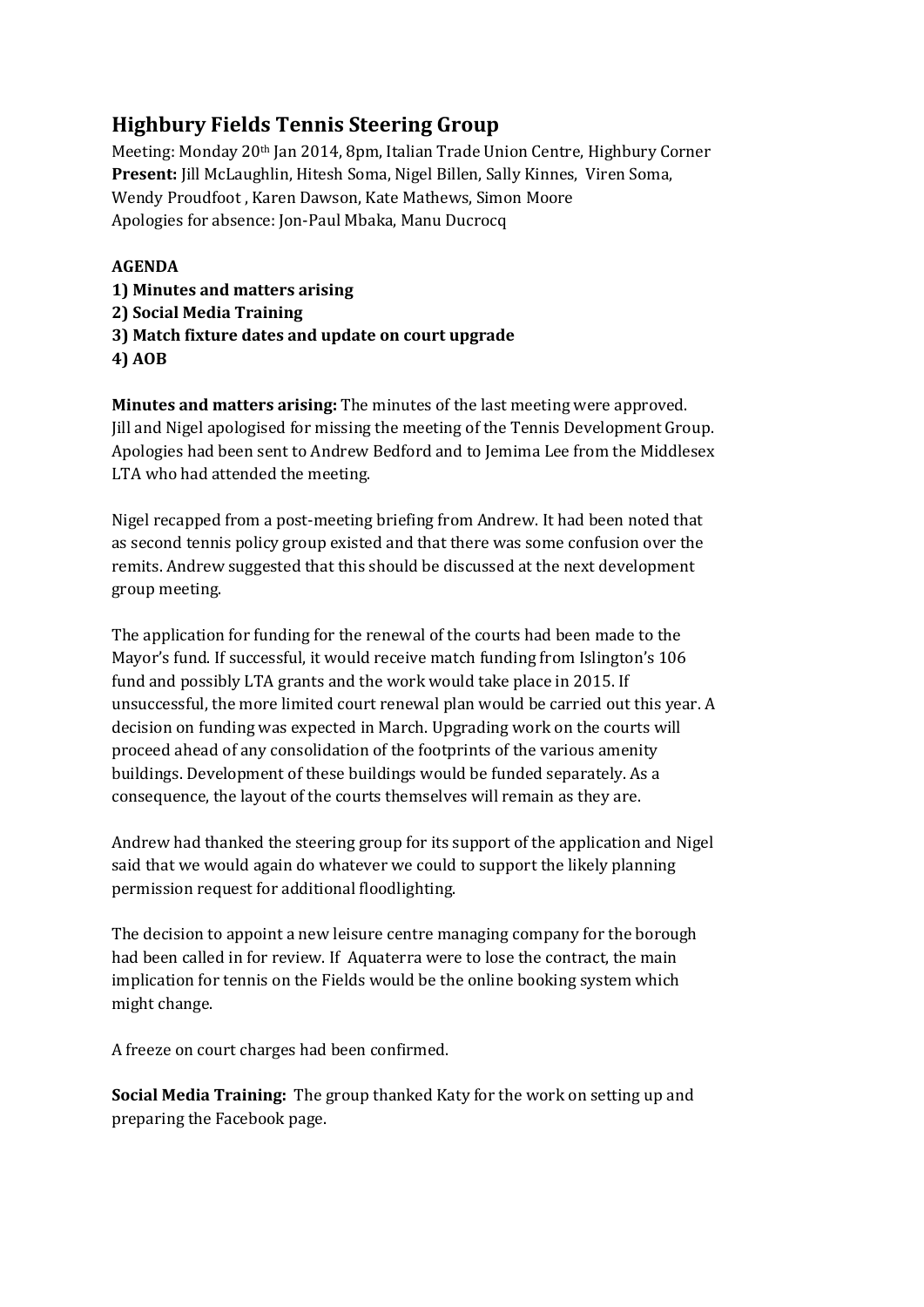| Katy, with reference to her prepared document, outlined the functionality of the<br>page and suggested ways it would work.                                                                                                                                                                                                                          |              |
|-----------------------------------------------------------------------------------------------------------------------------------------------------------------------------------------------------------------------------------------------------------------------------------------------------------------------------------------------------|--------------|
| It was agreed that the page should have a mutually supportive and positive tone<br>with the various interests represented on the Steering Group acting as<br>administrators.                                                                                                                                                                        |              |
| The main function of the Facebook page would be to post topical items relating to<br>tennis activities, answer basic questions and cross-refer to the website for static<br>background information.                                                                                                                                                 |              |
| The Facebook page is to be tweaked to be called "TennisOnHighburyFields" to<br>reflect the Steering Group title and its website URL.                                                                                                                                                                                                                |              |
| Katy is to send the administrators "homework" to complete ahead of a second<br>social media training session. It was hoped that page could be fully functional by<br>Easter.                                                                                                                                                                        | Katy         |
| Nigel said he would look at ways to take a feed from the Facebook page onto the<br>website.                                                                                                                                                                                                                                                         | <b>Nigel</b> |
| Match fixture dates and update on court upgrade: Wendy withdrew the<br>proposal to change the scheduling of club matches which will now remain as<br>before but with an option to play matches if necessary on Sundays. This was<br>acceptable to all.                                                                                              |              |
| <b>AOB</b>                                                                                                                                                                                                                                                                                                                                          |              |
| Sally reported continuing problems with obtaining credits through the online<br>booking system. It was noted that Andrew Downey has taken over in IT support<br>and problems should be addressed to him. Nigel said it was still impossible to get<br>the Izzcard discount if booking in person at the Hut and various other issues were<br>raised. |              |
| Wendy reported that she continued to have informal conversations with possible<br>sponsors of tennis on the fields. It was suggested that the pursuit of outside<br>support should at least wait until March when the future of the court renewal<br>should be more certain.                                                                        |              |
| Nigel said he undercharged steering group members for the annual website<br>renewal fee. He apologised and said he would correct this at the next meeting and<br>issue receipts.                                                                                                                                                                    | <b>Nigel</b> |
| Karen recapped on an impressive program of school and community activity<br>including a fortnightly programme at Highbury Grove involving 120 children and a<br>lunchtime club for girls. New public courses for children will start at the end of                                                                                                  |              |